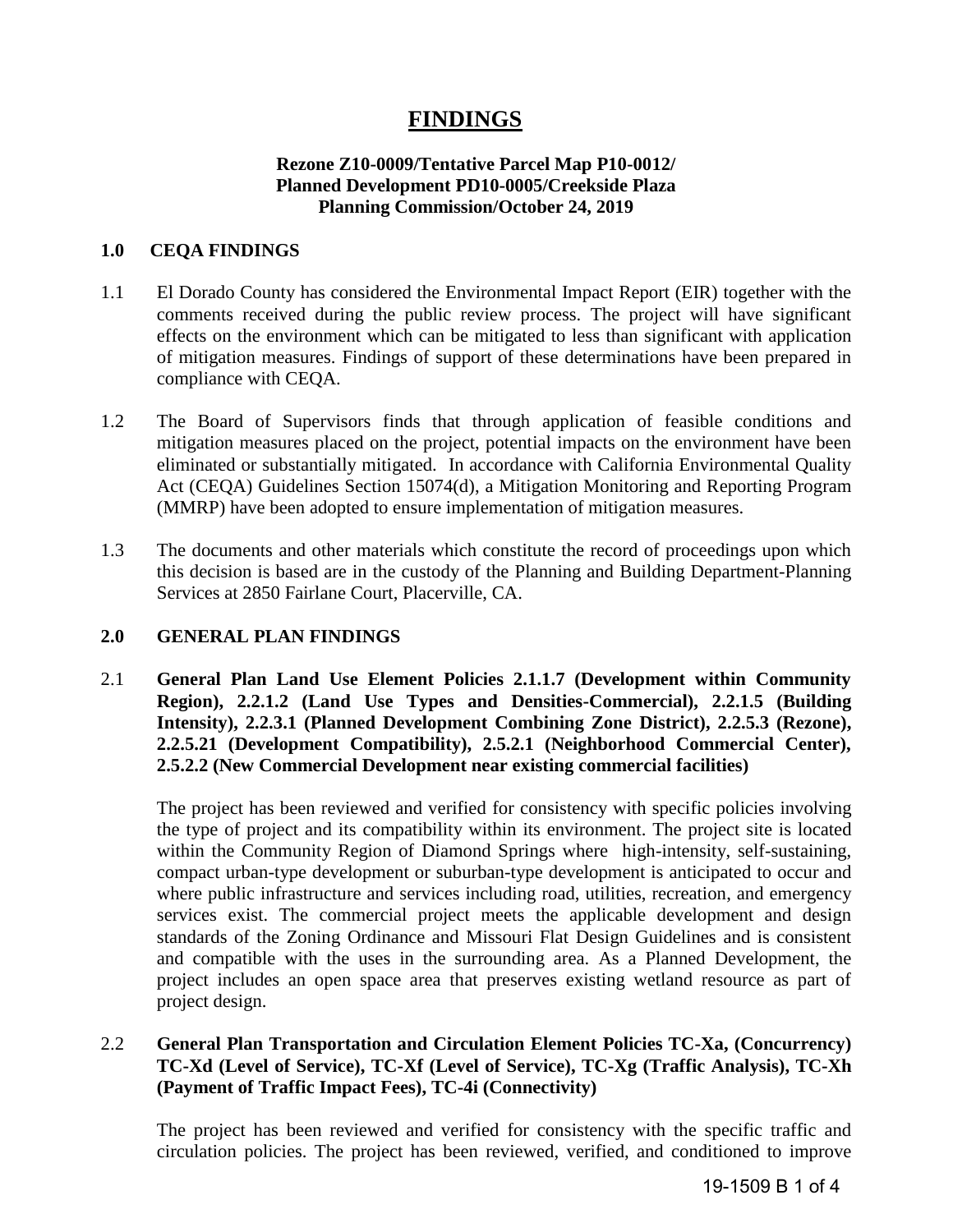identified impacts to traffic operations involving Level of Service, Traffic Volume, Traffic Signal Warrants, and Intersection Queues and road infrastructure involving sufficient Rightof-Way, sidewalks, and bicycle lanes. The project will be required to pay applicable traffic impact fees due at building permit issuance. The project has also been reviewed, verified, and mitigated to provide adequate site access and circulation and sight distance.

# 2.3 **General Plan Public Services and Utilities Element Policies 5.1.2.1, 5.1.2.3, 5.2.1.2 (Adequacy and Availability of Public Infrastructures), 5.2.1.3, 5.2.1.9 (Public Water), 5.3.1.1, 5.3.1.7 (Public Sewer), 5.4.1.1 (Storm Drainage Protection), 5.6.2.1 (Landscaping) 5.7.1.1, 5.7.2.1, 5.7.4.1 (Adequate Facilities for Emergency)**

The project has been reviewed, verified and/orconditioned to improve or construct necessary infrastructure to obtain public utility services for water, sewer and drainage services. The water service to the development shall also be utilized to accommodate necessary fire and emergency apparatus. The project has been designed with efficient landscaping in conformance to include the ordinance. Prior to issuance of permits, project construction and building plans shall be reviewed and verified for conformance to the applicable standards.

# 2.4 **General Plan Health, Safety, Noise Element Policies 6.2.1.1 (Fire Safe), 6.2.3.1, 6.2.3.2 (Fire Protection), 6.5.1.1, 6.5.1.2, 6.5.1.3, 6.5.1.7 (Noise Standards)**

Potential noise effects (both transportation and non-transportation sources) has been evaluated and determined to be less than significant. Along with project design and layout, standard building and construction materials for this type of facility would be utilized to minimize noise in accordance with applicable standards. Implementation of applicable fire protection standards shall be verified during review of Improvement and Building Permit plans.

# 2.5 **General Plan Conservation and Open Space Element Policies 7.1.2.1 (Soil Disturbance), 7.3.1.1, 7.3.2.2 (BMPs and Erosion Control Program), 7.3.1.2 (Water Conservation)**

As a Planned Development, project site design would avoid, to the extent possible, development of areas constrained by slope, topography, and sensitive resources. Standards including Best Management Practices (BMP) and Storm Water Pollution Program (SWPPP) measures shall be applied to during site construction. Appropriate environmental permits shall be secured and implemented to achieve required mitigation of project impacts. Landscaping for the site shall implement water conservation measures.

#### 2.6 **General Plan Policies 6.7.6.1, 6.7.6.2 (Air Quality Sensitive Uses), 6.7.7.1 (Construction Emissions)**

As analyzed, the uses within the proposed commercial development are not anticipated to generate significant sources of air pollution. Implementation of air quality environmental mitigation measures and applicable construction standards shall ensure reduction to construction emissions.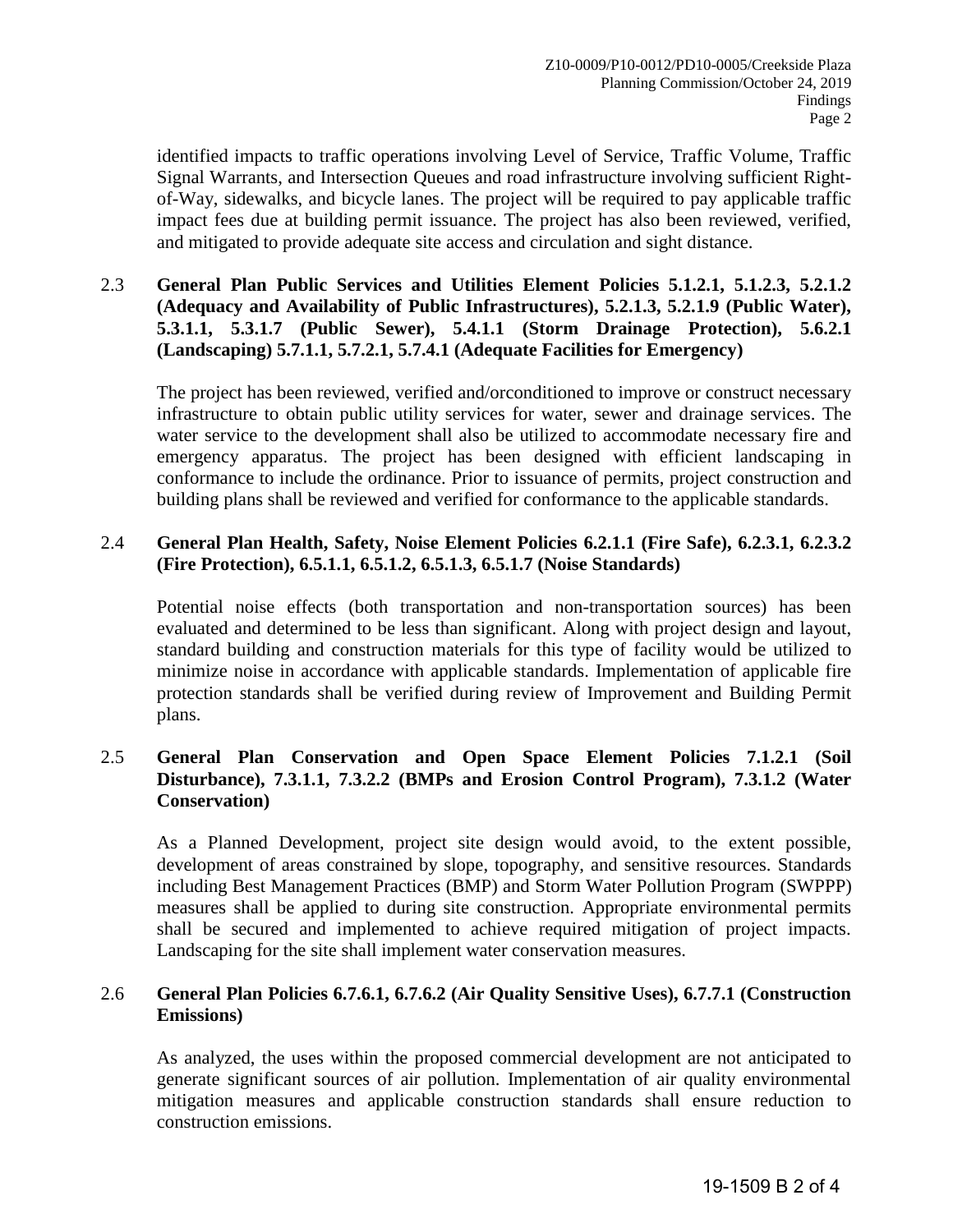# 2.7 **General Plan Policies 7.3.3.1 (BMPs), 7.3.3.4 (Wetland Buffers), 7.3.3.5, 7.3.4.1 (Integration of Wetlands into Development), 7.3.4.2 (Modification of Streams), 7.4.1.6 (Impacts to Habitats), 7.4.4.4, 7.4.4.5, 7.4.5.1 (Oak Resource Impacts)**

Project design would result in impacts to existing biological resources. The development will fill a portion of the existing wetland area which would be mitigated through application environmental mitigation measures. The balance of the wetland area shall be preserved within an open space area (Lot A), which is incorporated as part of the commercial development site. A portion of the existing oak resources would be impacted subject to an identified mitigation measure (BIO-5) in conformance to the Oak Resource Management Plan.

# 2.8 **General Plan Policies 10.2.1.8 (Development within areas with Existing Infrastructure), 10.2.1.4 (Development Payment)**

These policies involve promoting commercial development in the County in order to retain sales tax revenue. The proposed commercial development would capture additional share of sales tax within the County by providing opportunities to establish new commercial operations. The proposed commercial development would also aid in providing potential employment opportunities. The location of the development is along a major arterial road through the County where public infrastructure is available.

# **3.0 ZONING FINDINGS**

3.1 The proposed facility is consistent with the applicable development standards of the Zoning Ordinance including the type of use, setbacks, building height, parking, landscaping, site lighting. As a Planned Development, the project is consistent with the applicable policies of the General Plan, is physically suited to accommodate the development as designed, provides a desirable environment within its boundaries compatible with the surrounding uses, and has direct access to public infrastructures and services.

# **4.0 SUBDIVISION ORDINANCE (PARCEL MAP)**

# 4.1 **That the proposed map is not consistent with applicable general and specific plans.**

The tentative parcel map for the project is consistent with the applicable policies of the General Plan.

# 4.2 **That the design or improvement of the proposed division is not consistent with applicable general and specific plans.**

The project design and improvement is consistent with policies of the General Plan involving intensity, aesthetics, utilities, site disturbance, and resource preservation.